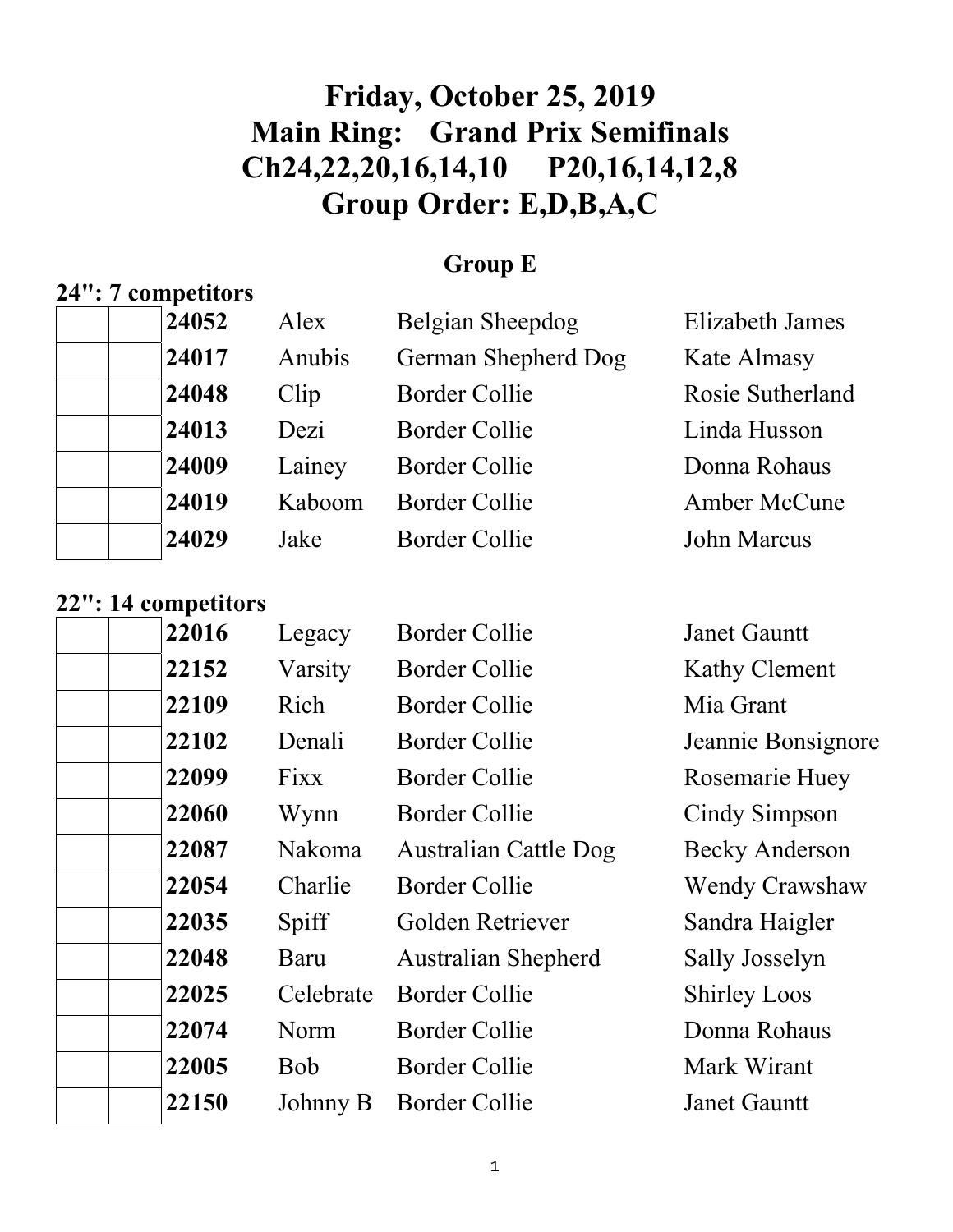### **20": 6 competitors**

| 20018 | P!nk          | <b>Border Collie</b> | Jennifer Crank       |
|-------|---------------|----------------------|----------------------|
| 20079 | Mint          | Border Collie        | Sarah Duke           |
| 20073 | Whit          | Border Collie        | <b>Tracey Fulmer</b> |
| 20062 | <b>Brazen</b> | Border Collie        | Rosemarie Huey       |
| 20057 | Kat           | Border Collie        | Elizabeth Ampleford  |
| 20005 | Guess         | Border Collie        | Melanie Rock         |

# **16": 10 competitors**

| 16028 | <b>Streak</b> | <b>Shetland Sheepdog</b> | <b>Susan Crank</b>      |
|-------|---------------|--------------------------|-------------------------|
| 16034 | Fuji          | Asian Border Collie      | <b>Mich Powers</b>      |
| 16023 | Swift         | <b>Shetland Sheepdog</b> | Jennifer Crank          |
| 16047 | Maybe         | All-American             | Melissa Bishop          |
| 16032 | Jet           | All Breed                | <b>Annette Spitters</b> |
| 16059 | Pawley        | <b>Boykin Spaniel</b>    | Anne Cook               |
| 16027 | Ratchet       | <b>Rat Terrier</b>       | Nancy Cush              |
| 16016 | Journey       | <b>Border Staffy</b>     | Ann Petrochko           |
| 16003 | Grape         | All-American             | <b>Bridget Thomas</b>   |
| 16018 | Lucky         | <b>Shetland Sheepdog</b> | Jennifer Crank          |
|       |               |                          |                         |

| 14034 | Valkyrie | <b>Bedlington Terrier</b>  | <b>JoAnn Burtness</b> |
|-------|----------|----------------------------|-----------------------|
| 14033 |          | RingoPhir Swedish Vallhund | Lynn Sigman           |
|       | e        |                            |                       |
| 14021 | Portia   | <b>Shetland Sheepdog</b>   | Laurene Galgano       |
| 14018 | Riot     | Shetland Sheepdog          | <b>Katy Mallory</b>   |
| 14013 | Stripper | <b>Shetland Sheepdog</b>   | Susan Crank           |
| 14002 | Rio      | <b>Shetland Sheepdog</b>   | Jennifer Crank        |
|       |          |                            |                       |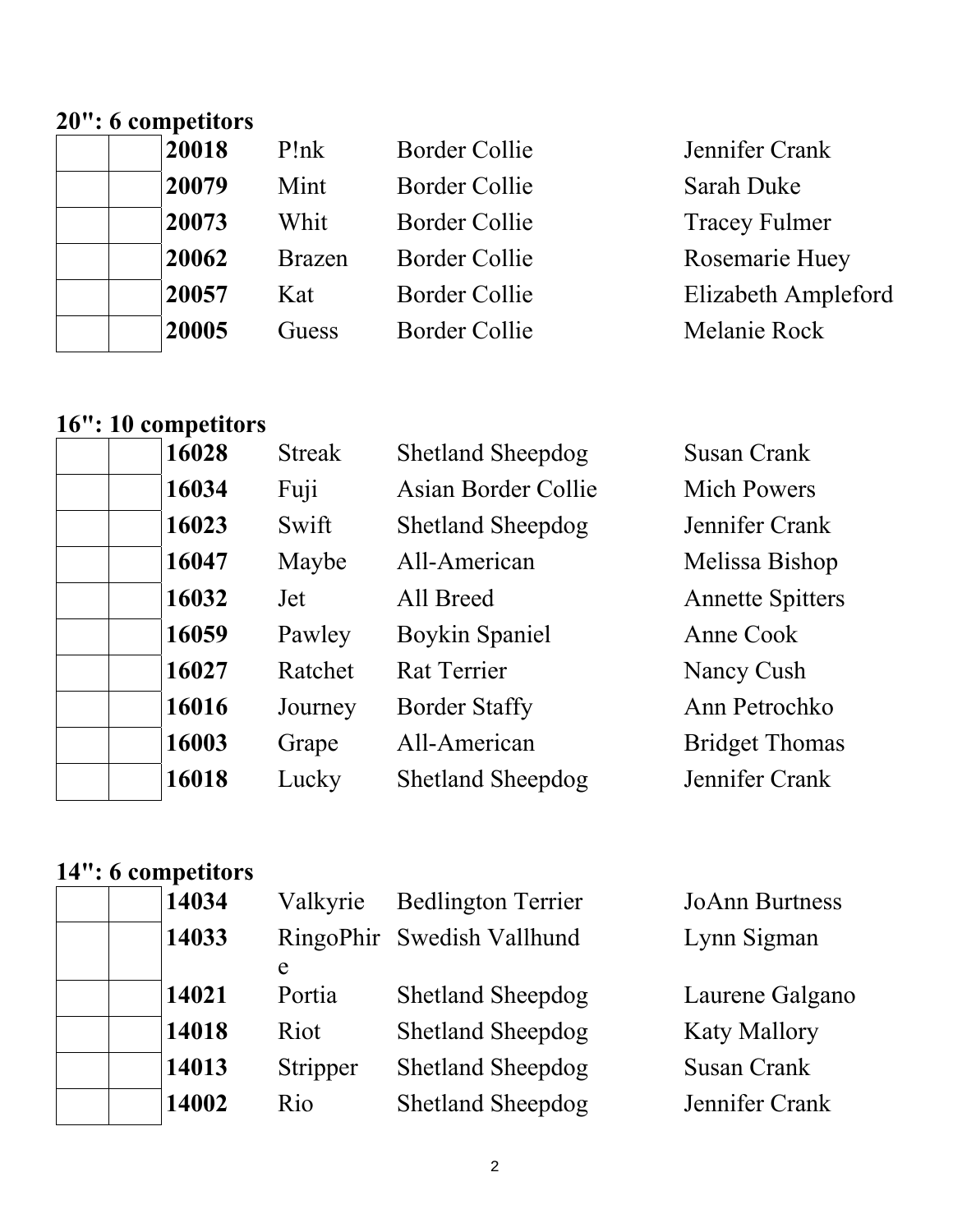# **10": 4 competitors**

| 10022 | Terra  | <b>Shetland Sheepdog</b> | Katherine Lai  |
|-------|--------|--------------------------|----------------|
| 10018 | Lark   | Papillon                 | Betsey Lynch   |
| 10009 | Sushi  | <b>Shetland Sheepdog</b> | Jane Plamondon |
| 10002 | Beezer | Cardigan Welsh Corgi     | Jill Rossi     |

# **Main Ring: Performance Grand Prix Semifinals**

| 20": 6 competitors |                    |              |                           |                     |
|--------------------|--------------------|--------------|---------------------------|---------------------|
|                    | P20021             | Kash         | <b>Labrador Retriever</b> | Terry Elison        |
|                    | P <sub>20041</sub> | Maewyn       | Golden Retriever          | Linda Rose          |
|                    | P20022             | <b>Notch</b> | <b>Border Collie</b>      | Amber McCune        |
|                    | P20006             | Sequel       | <b>Border Collie</b>      | <b>Janet Gauntt</b> |
|                    | P20030             | Cash         | <b>Border Collie</b>      | Karen Stinnett      |
|                    | P20048             | Cinder       | <b>Labrador Retriever</b> | Terry Elison        |

# **16": 4 competitors**

| <b>Shirley Loos</b>  |
|----------------------|
| Karena Kosco         |
| <b>Robert Greene</b> |
|                      |

|  | P <sub>14022</sub> |
|--|--------------------|
|  | P <sub>14004</sub> |
|  | P <sub>14011</sub> |
|  | P <sub>14007</sub> |

| <b>P14022</b> | Speedo | <b>Shetland Sheepdog</b> | Susan Crank          |
|---------------|--------|--------------------------|----------------------|
| <b>P14004</b> | Wylie  | Border Collie            | Sarah Straub         |
| <b>P14011</b> | Simi   | Border Collie            | <b>Sharon Wirant</b> |
| P14007        | Tillie | All-American             | Julie Mahaney        |
|               |        |                          |                      |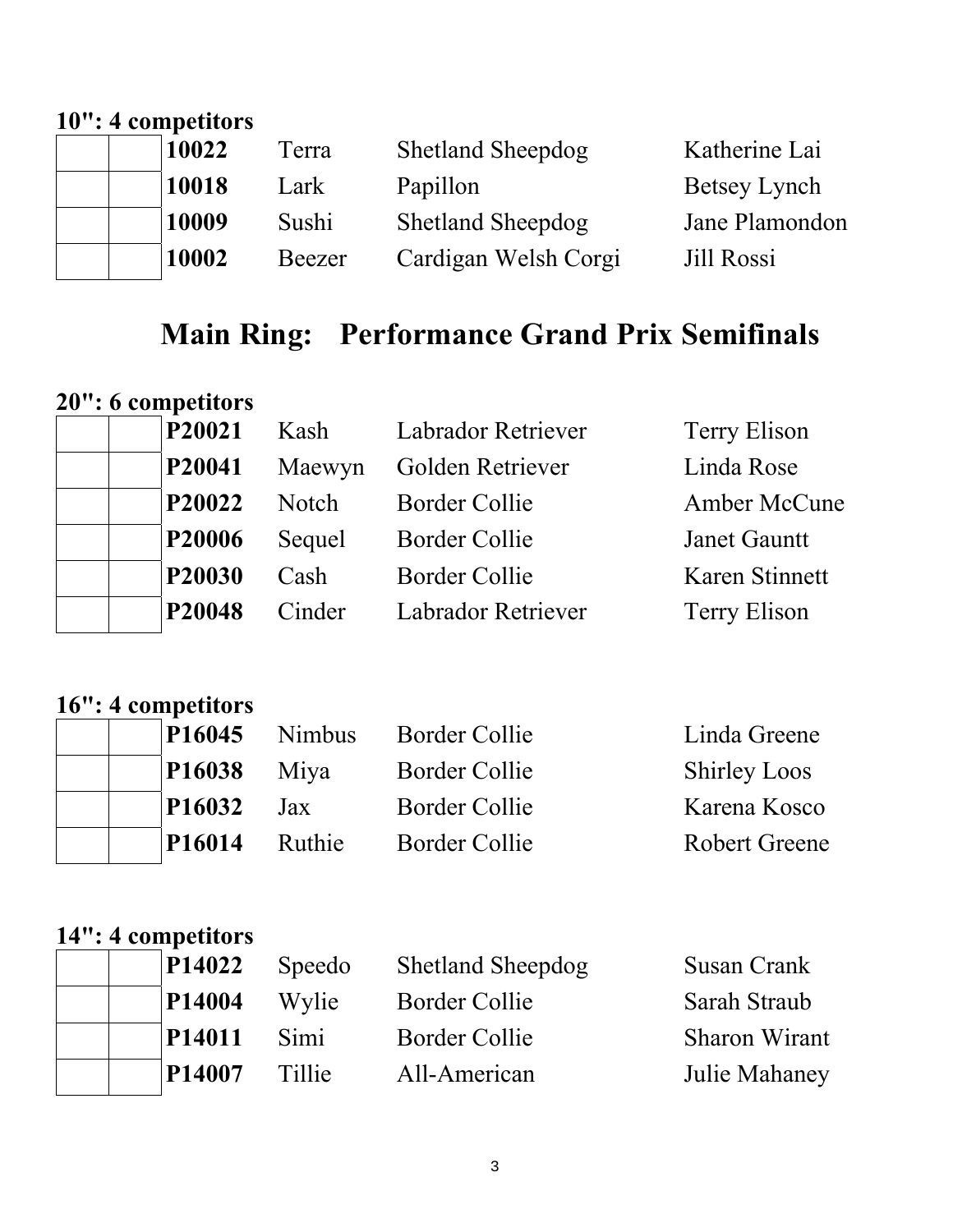# **12": 2 competitors**

|  | P12022             | Mochi  | Poodle (Miniature)       | Linda Matsubayashi |
|--|--------------------|--------|--------------------------|--------------------|
|  | P <sub>12006</sub> | Carmen | <b>Shetland Sheepdog</b> | Barbara Rogers     |

| P08018        | Wren          | Papillon                 | <b>Betsey Lynch</b> |
|---------------|---------------|--------------------------|---------------------|
| P08017        | Minit         | <b>Shetland Sheepdog</b> | Shari Vespested     |
| P08009        | Jax           | Pembroke Welsh Corgi     | Loni Cummings       |
| P08015        | Bing          | Toy Fox Terrier          | Michael Fitch       |
| P08007        | Junie B       | Cardigan Welsh Corgi     | Jill Rossi          |
| <b>P08002</b> | <b>Buster</b> | Jack Russell Terrier     | Roger Ly            |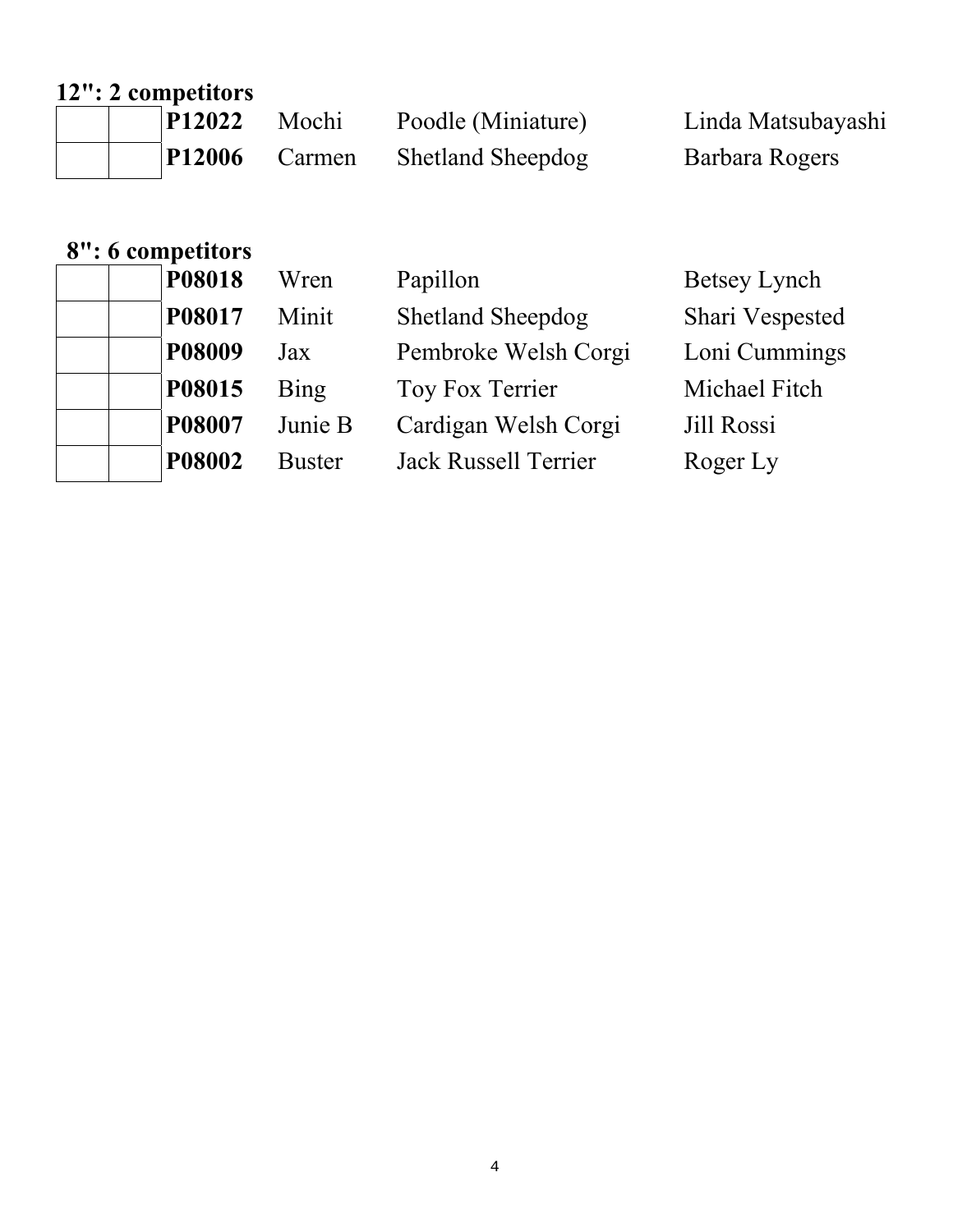# **Group D**

# **24": 5 competitors**

| 24045  | Simmer<br>Down! | Border Collie        | Maddie Speagle       |
|--------|-----------------|----------------------|----------------------|
| 24039  | Cru             | Border Collie        | Desiree Snelleman    |
| 24030  | Usher           | Border Collie        | Abby Peach           |
| 24027  | Solo            | Border Collie        | <b>Ashley Castro</b> |
| 124011 | Chevy           | <b>Border Collie</b> | Jamie Lyle           |

| 22142 | Jolt     | <b>Border Collie</b> | Tawni Millet             |
|-------|----------|----------------------|--------------------------|
| 22138 | Jedi So  | Border Collie        | Karissa Solberg          |
| 22111 | Zim      | Border Collie        | Melanie Behrens          |
| 22031 | Pressa   | Border Collie        | <b>Candace Atchison</b>  |
| 22086 | Ryker    | Border Collie        | Debbie Spence            |
| 22070 | Cayman   | Border Collie        | <b>Nanette Nance</b>     |
| 22017 | Moon B   | Border Collie        | Loret Bartol             |
| 22047 | Wager F  | Border Collie        | Ann Fake                 |
| 22029 | Glance   | Border Collie        | Soshana Dos              |
| 22105 | Pixie    | <b>Border Collie</b> | <b>Ginny Carlson</b>     |
| 22024 | Score    | <b>Border Collie</b> | Rebecca Thrift           |
| 22014 | Bacon    | <b>Border Collie</b> | <b>Tracy Golden</b>      |
| 22008 | Vim      | <b>Border Collie</b> | Kim Terrill              |
| 22007 | Graphene | <b>Border Collie</b> | Paulena Renee<br>Simpson |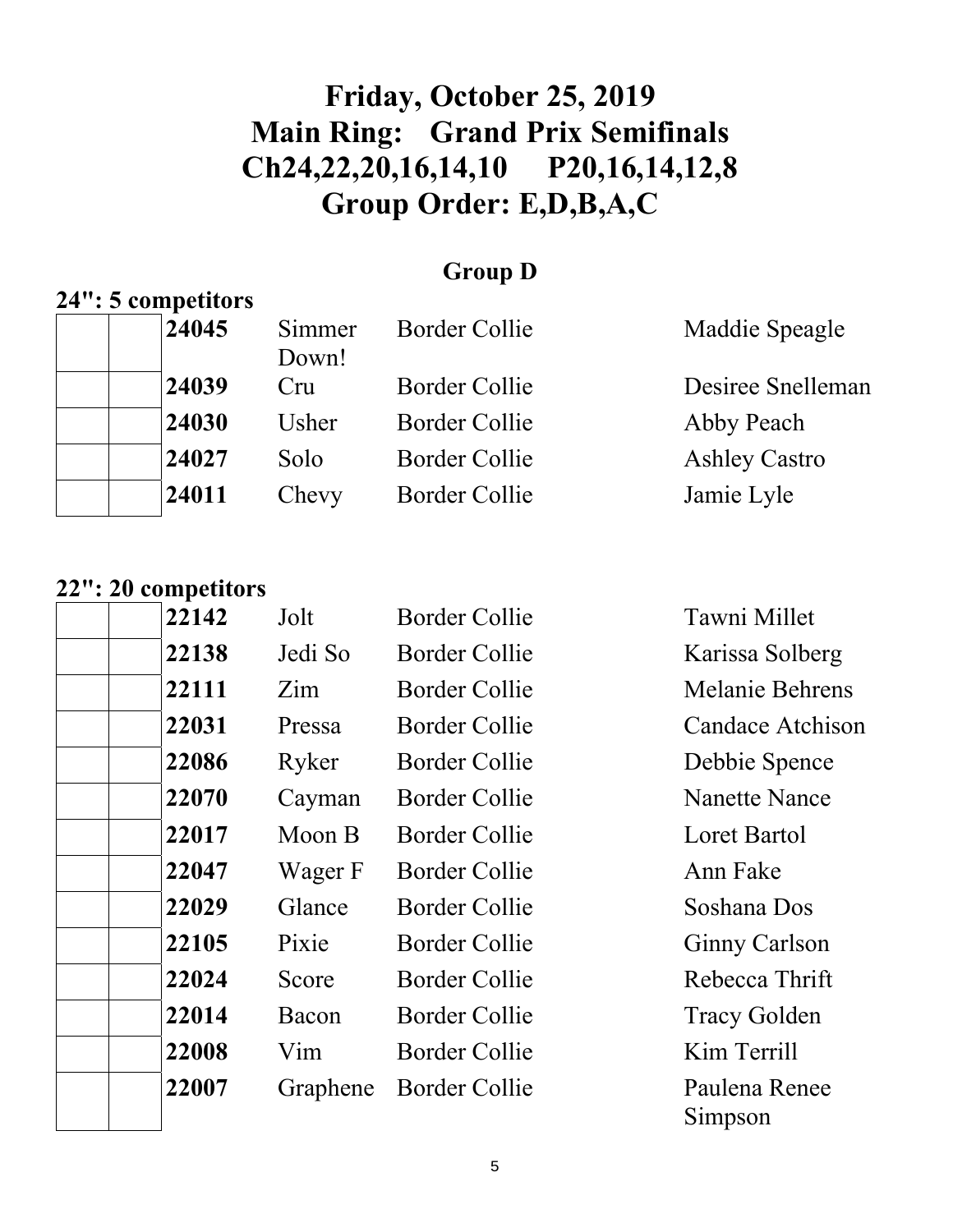| 22083 | River        | <b>Australian Shepherd</b> | Dianne McCormick     |
|-------|--------------|----------------------------|----------------------|
| 22110 | Friday       | <b>Border Collie</b>       | Samantha Saldana     |
| 22151 | <b>Beinn</b> | <b>Border Collie</b>       | Linda Medcraft       |
| 22106 | Torque       | Koolie                     | Dove Cresswell       |
| 22056 | Seven        | <b>Border Collie</b>       | <b>Ruth LaRocque</b> |
| 22094 | Flair        | <b>Border Collie</b>       | Amber Abbott         |
|       |              |                            |                      |

### **20": 7 competitors**  Taup

| upetitors |         |                      |                          |
|-----------|---------|----------------------|--------------------------|
| 20074     | Taupe   | <b>Border Collie</b> | Abby Zerm                |
|           | This!   |                      |                          |
| 20071     | Electra | <b>Border Collie</b> | Ricardo Segui            |
| 20055     | Chica   | <b>Border Collie</b> | <b>Richard Chilibeck</b> |
| 20042     | Damuraz | <b>Border Collie</b> | Merritt Speagle          |
| 20030     | May-tal | <b>Border Collie</b> | Laura Novick             |
| 20016     | Ella    | All-American         | <b>Courtney Holscher</b> |
| 20007     | Tally   | <b>Border Collie</b> | <b>Kelly Nielsen</b>     |

## Abby Zerm

## **16": 6 competitors**

| 16056 |
|-------|
| 16041 |
| 16039 |
| 16010 |
| 16020 |
| 16002 |

| 16056 | Jillaroo | <b>Australian Cattle Dog</b> | Hannah Smith   |
|-------|----------|------------------------------|----------------|
| 16041 | Tempo    | <b>Shetland Sheepdog</b>     | Traci McClung  |
| 16039 | Rev      | <b>Border Collie</b>         | Marni Brown    |
| 16010 | Singa    | <b>Border Collie</b>         | Alan Tay       |
| 16020 | Squirrel | All-American                 | Karen Gloor    |
| 16002 | Maddie   | <b>Border Collie</b>         | Jenna Williams |
|       |          |                              |                |

|  | 14032 | Seal   | Miniature Schnauzer | Karin Kinnan     |
|--|-------|--------|---------------------|------------------|
|  | 14028 | Vegas  | All-American        | Kim Neff         |
|  | 14024 | Trendi | Poodle (Miniature)  | Rebecca Schnulle |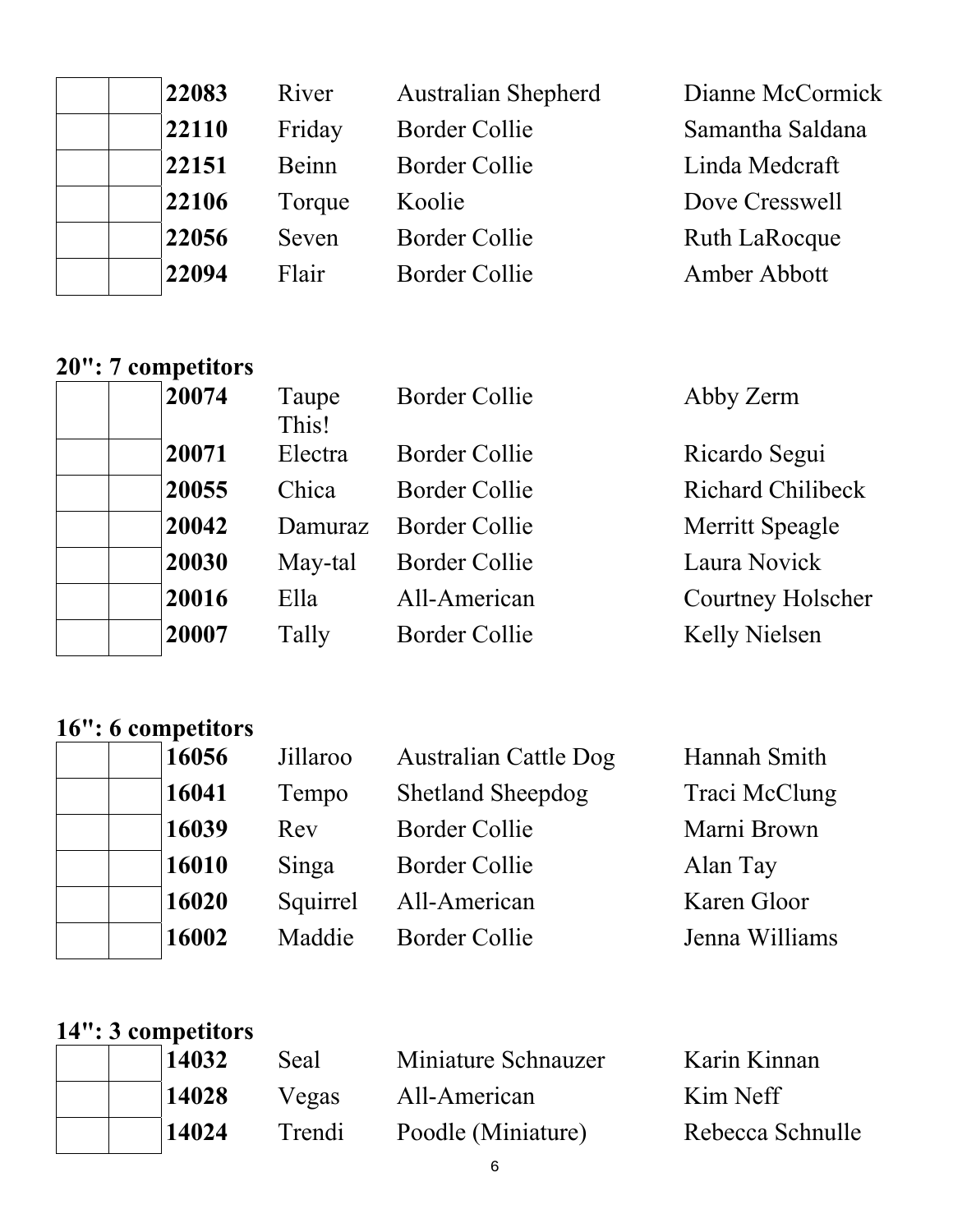# **10": 4 competitors**

| 10035 | Zen            | Papillon                 | Daneen Fox     |
|-------|----------------|--------------------------|----------------|
| 10023 | Rauri<br>Belle | Poodle (Miniature)       | Diane O'Reilly |
| 10011 | Miley          | <b>Shetland Sheepdog</b> | Amber Abbott   |
| 10010 | Paris          | Poodle (Miniature)       | Barbara Shay   |

# **Main Ring: Performance Grand Prix Semifinals**

### **Group D 20": 6 competitors**

| P20015 | Prize    | <b>Border Collie</b> | Dawn Fillips             |
|--------|----------|----------------------|--------------------------|
| P20032 | Graphite | <b>Border Collie</b> | Paulena Renee<br>Simpson |
| P20024 | Dart     | <b>Border Collie</b> | <b>Candace Atchison</b>  |
| P20019 | Hawk     | <b>Border Collie</b> | Loret Bartol             |
| P20018 | Doogie   | <b>Border Collie</b> | <b>Tracy Golden</b>      |
| P20005 | Motive   | All-American         | Lizzie Colville          |

|  | 16": 7 competitors |                |                            |                          |
|--|--------------------|----------------|----------------------------|--------------------------|
|  | P16031             | Chic           | <b>Border Collie</b>       | Richard Eggie            |
|  | P16017             | Tequila        | <b>Border Collie</b>       | Traci McClung            |
|  | P16011             | <b>Braedan</b> | <b>Border Collie</b>       | Debbie Spence            |
|  | P16006             | Hana           | <b>Australian Shepherd</b> | Dianne McCormick         |
|  | P16037             | Singe          | <b>Border Collie</b>       | Windi<br>Williams-Weaver |
|  | P16048             | Phenomenon     | <b>Border Collie</b>       | Merritt Speagle          |
|  | P16036             | Guts           | <b>Border Collie</b>       | Dawn Fillips             |
|  |                    |                |                            |                          |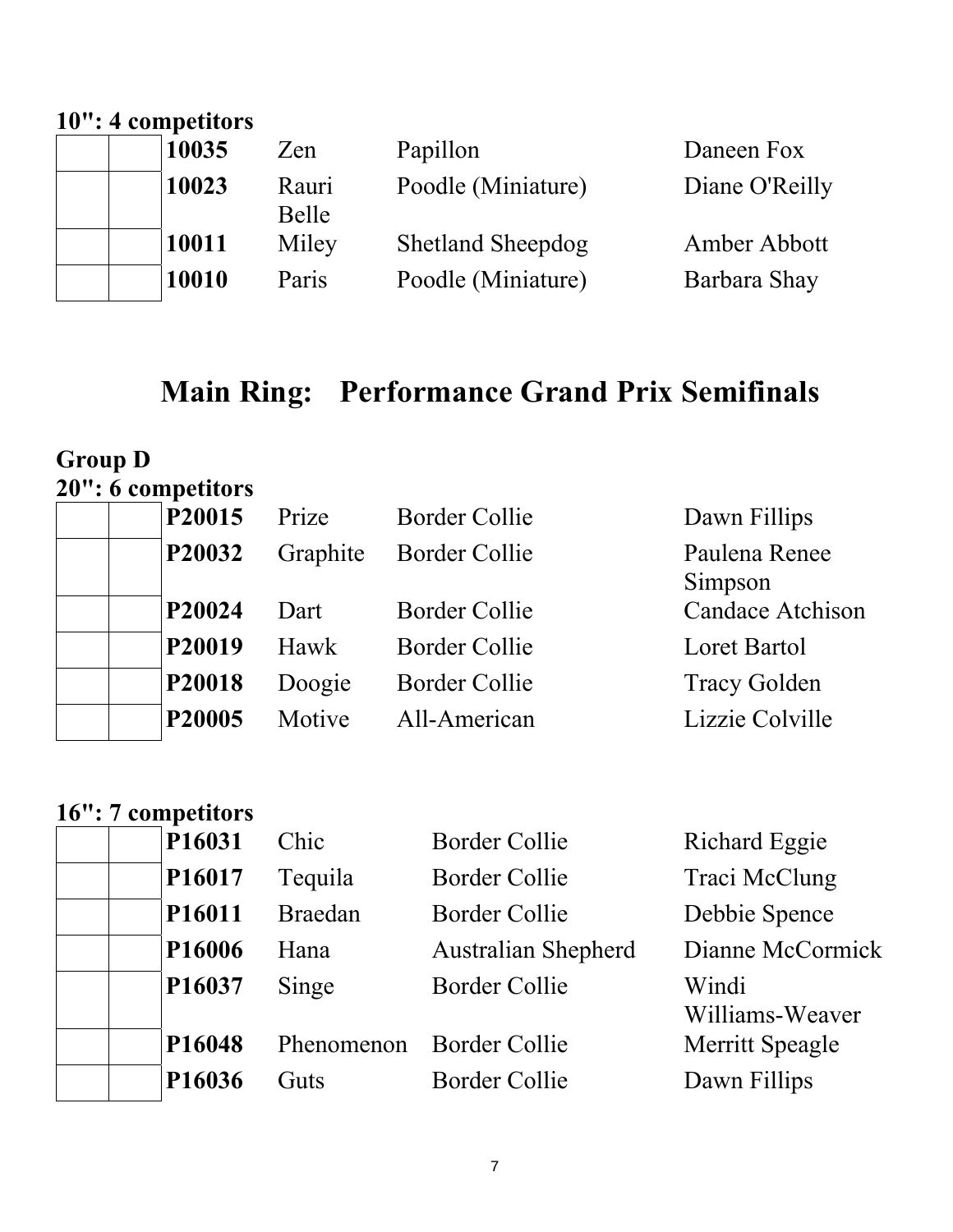### **14": 4 competitors**

|  | <b>P14036</b> | Spice H      | <b>Border Collie</b>                               | Cynthia Hornor    |
|--|---------------|--------------|----------------------------------------------------|-------------------|
|  | P14027        | <b>Starr</b> | Border Collie                                      | Kameron Lackey    |
|  | P14013        | Kirin        | Border Collie                                      | Stefanie Anderson |
|  | <b>P14002</b> | Liberty      | Nova Scotia Duck Tolling Marcia Lyons<br>Retriever |                   |

# **12": 4 competitors**

| P <sub>12027</sub> | Toast  | <b>Jack Russell Terrier</b>    | Melissa Nunnink    |
|--------------------|--------|--------------------------------|--------------------|
| <b>P12023</b>      | Jasper | Miniature American<br>Shepherd | Melissa Zerm       |
| <b>P12019</b>      | Lexi   | <b>Shetland Sheepdog</b>       | <b>Jeff Arnett</b> |
| <b>P12008</b>      | D'Kin  | Beagle                         | Elise Smith        |

| <b>P08030</b> | Oliver  | Toy Fox Terrier         | Daneen Fox             |
|---------------|---------|-------------------------|------------------------|
| P08012        | Ruckus  | <b>Scottish Terrier</b> | Lisa Dempsey           |
| P08027        | Parker  | Yorkshire Terrier       | Laura Erich            |
| P08023        | Focus   | Papillon                | Brenda Kautz           |
| <b>P08001</b> | Kit Kat | Papillon                | <b>Lindsey Barrows</b> |
| <b>P08008</b> | Stunner | Papillon                | Daneen Fox             |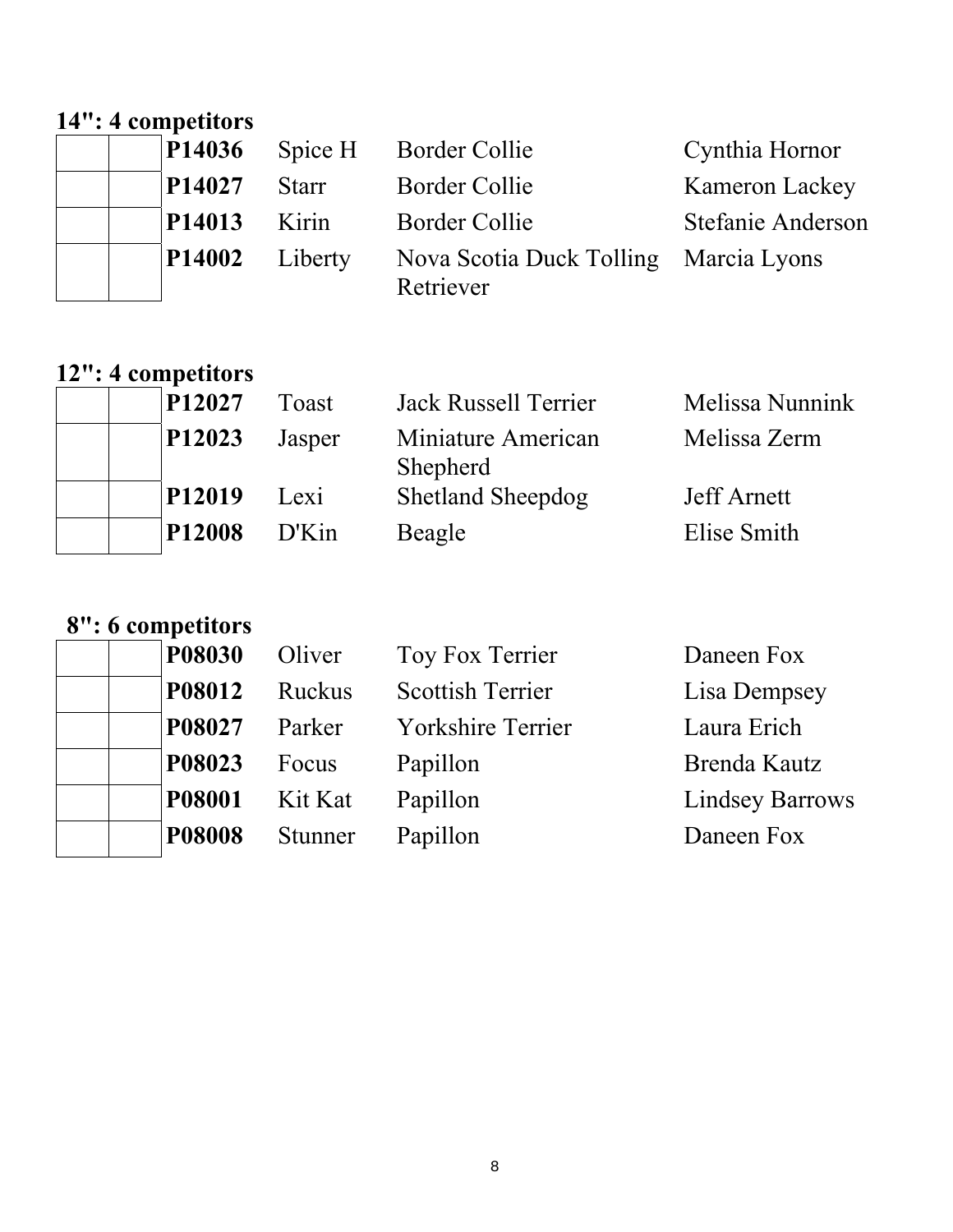### **Group B**

### **24": 7 competitors**

| <b>Group B</b> |  |
|----------------|--|
|                |  |

| 24055 | Zenn  | <b>Border Collie</b>      | Karen Holik          |
|-------|-------|---------------------------|----------------------|
| 24051 | Cash  | <b>Border Collie</b>      | <b>Sally Connell</b> |
| 24034 | Rush  | Belgian Tervuren          | <b>Tracy Duncan</b>  |
| 24020 | Luca  | <b>Labrador Retriever</b> | Asako Morimi         |
| 24016 |       | DareDevil Border Collie   | Laura Pryse          |
| 24003 | Finn  | <b>Border Collie</b>      | Elyse Rossellini     |
| 24002 | Moana | <b>Border Collie</b>      | Noriko Sugimoto      |
|       |       |                           |                      |

## **22": 17 competitors**

|  | 22148 |
|--|-------|
|  | 22137 |
|  | 22101 |
|  | 22096 |
|  | 22095 |
|  | 22145 |
|  | 22077 |
|  |       |
|  |       |
|  | 22059 |
|  | 22050 |
|  | 22036 |
|  | 22033 |
|  | 22028 |
|  | 22027 |
|  | 22021 |

| reg           | Borger Come               | Kristi Cetruio        |
|---------------|---------------------------|-----------------------|
| Rex           | Border Collie             | Susan Cochran         |
| Bo            | <b>Border Collie</b>      | <b>Carol Bowers</b>   |
| <b>Bright</b> | Border Collie             | <b>Rachel Sanders</b> |
| Ecru          | <b>Labrador Retriever</b> | Rieko Horiuchi        |
| Speedy        | All-American              | <b>Janet Boggs</b>    |
| Ziggy         | Border Collie             | Lisa Jacobs           |
| Marley        |                           |                       |
| Zoey          | Border Collie             | Eri Momiyama          |
| Ziva          | German Coolie             | Ernie Rodriguez       |
| <b>Jiffy</b>  | <b>Border Collie</b>      | Lexi Brigante         |
| Truth         | Border Collie             | Alison Carter         |
| Gunner        | Border Collie             | Lonny Elson           |
| Unpyo         | Border Collie             | Kazuyoshi Tanabe      |
| 'NSync        | Golden Retriever          | Stephanie Schmitter   |
|               |                           |                       |

**22148 Keg Border Collie Kristi Cetrulo** Lisa Jacobs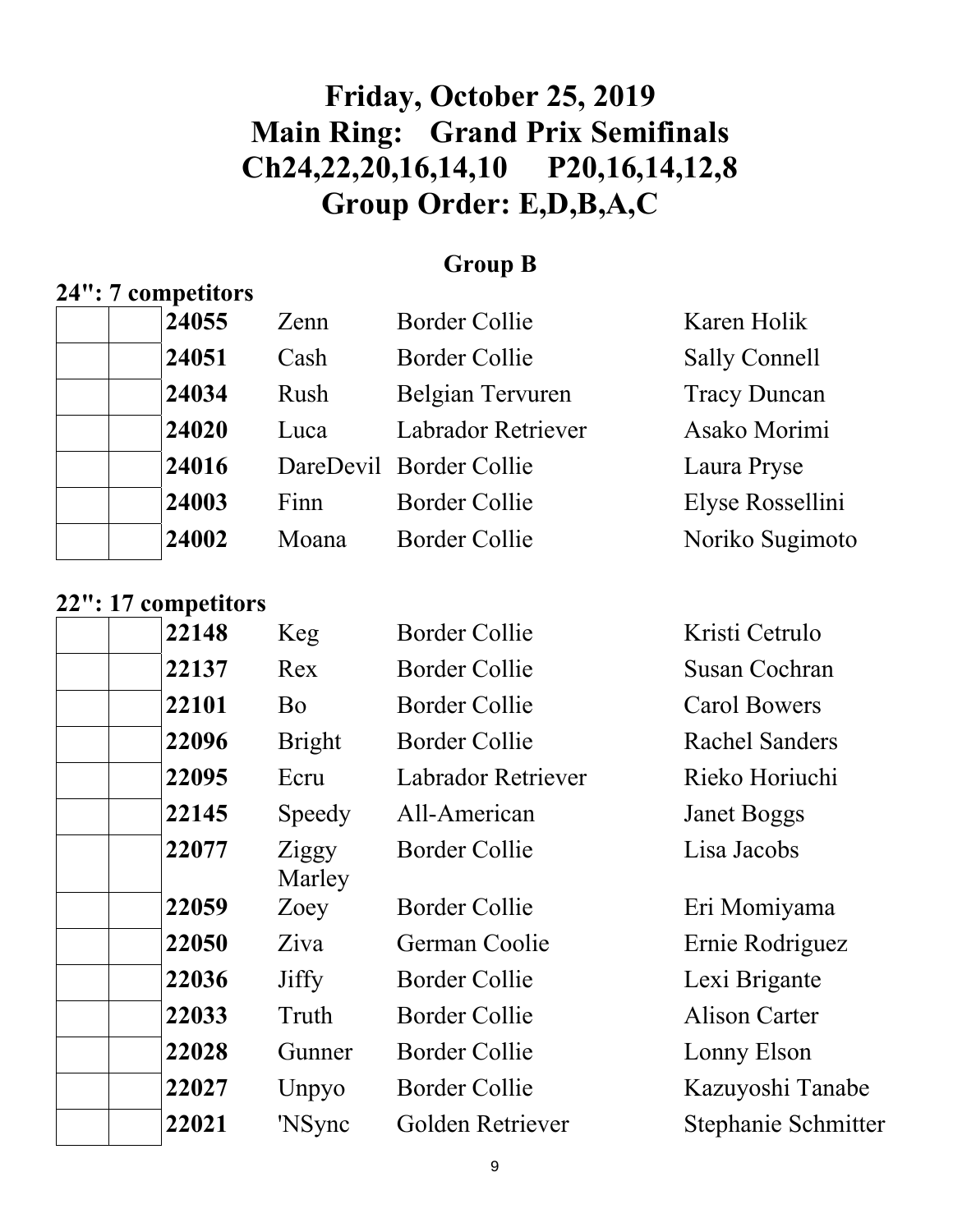|  | 22040 | Jackpot | <b>Border Collie</b> | Libby Gormican         |
|--|-------|---------|----------------------|------------------------|
|  | 22045 | Hero    | Border Collie        | <b>Shelley Nichols</b> |
|  | 22097 | Fame    | Border Collie        | Janet Boggs            |

# **20": 5 competitors**

| 20049 | Kanna        | <b>Border Collie</b>       | Masatomo        |  |
|-------|--------------|----------------------------|-----------------|--|
|       |              |                            | Wakabayashi     |  |
| 20047 | <b>Snips</b> | Border Collie              | David Kurtz     |  |
| 20031 | Katy         | Border Collie              | Fumiko Nitta    |  |
| 20017 | Joss         | Border Collie              | Linda Johns     |  |
| 20003 | Jaxon        | <b>Australian Shepherd</b> | Renee Kalmanson |  |
|       |              |                            |                 |  |

## **16": 9 competitors**

| 16055 | Luna          | All-American                     | Stephanie Spezia        |
|-------|---------------|----------------------------------|-------------------------|
| 16050 | Porter        | Rat Terrier                      | Mary Obidinski          |
| 16049 | Prize         | <b>Border Collie</b>             | Kate Moureaux           |
| 16046 | Moose         | All Breed                        | Yukari Amano            |
| 16001 | Quimblee      | Miniature Australian<br>Shepherd | <b>Tracy Machlan</b>    |
| 16033 | Char-Lee      | Cockapoo                         | Mikio Maeda             |
| 16021 | <b>Brodie</b> | Rat Terrier                      | <b>Estelle Robinson</b> |
| 16017 | Teddy         | Miniature American<br>Shepherd   | Sue Lohrer              |
| 16007 | Tempest       | <b>SMT</b>                       | <b>Judy Reilly</b>      |

|  | 14031 | Connie         | Poodle (Miniature)       | Noriko Kishino     |
|--|-------|----------------|--------------------------|--------------------|
|  | 14016 | Angela         | <b>Shetland Sheepdog</b> | Haruka Satou       |
|  | 14015 | Ami            | Miniature Schnauzer      | Masashi Naito      |
|  | 14007 | Skylar         | <b>Shetland Sheepdog</b> | <b>Sandy Scott</b> |
|  | 14006 | <b>Britain</b> | <b>Shetland Sheepdog</b> | <b>Bill Pinder</b> |
|  |       |                |                          |                    |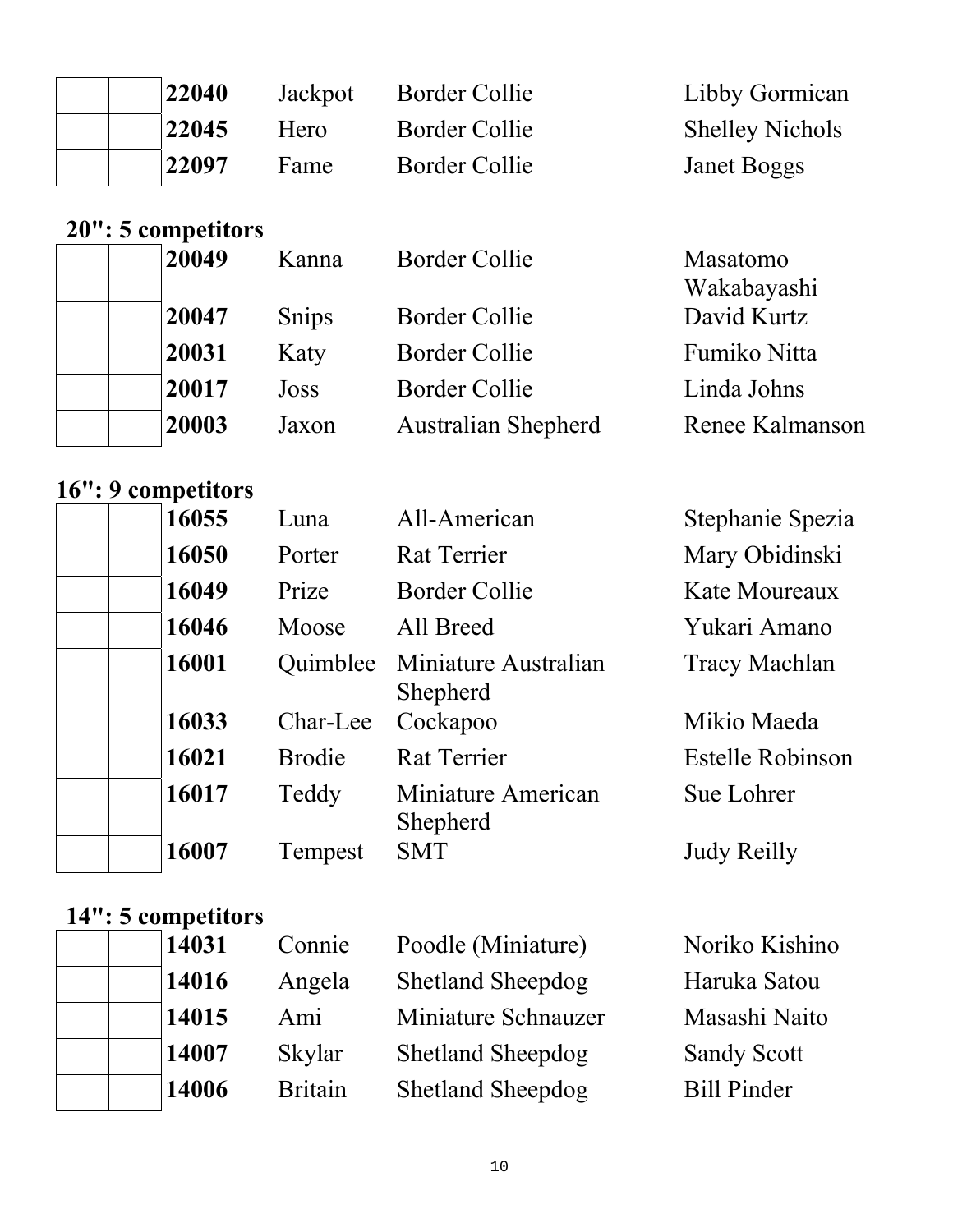# **10": 4 competitors**  10029 Maple Rat Terrier Mary Obidinski  **10027** Kure Miniature Pinscher Masatomo Wakabayashi  **10014** Raz Poodle (Toy) Yayoi Taguchi 10004 Lenon All Breed Hiromu Ito

# **Main Ring: Performance Grand Prix Semifinals**

## **Group B 20": 5 competitors**

|  | P20054        | Ellie    | Labrador Retriever         | Ashley Wiger      |
|--|---------------|----------|----------------------------|-------------------|
|  | P20047        | Kobe     | Border Collie              | Ed McCray         |
|  | <b>P20008</b> | Pippin   | <b>Border Collie</b>       | Lisa Polazzi      |
|  | P20051        | River    | Border Collie              | Katie Routh       |
|  | P20004        | Trillian | <b>Australian Shepherd</b> | Katrina Parkinson |
|  |               |          |                            |                   |

| P16051             | Ali          | Border Collie          | Andi Bower             |
|--------------------|--------------|------------------------|------------------------|
| P16007             | Riggs        | <b>Tibetan Terrier</b> | Lisa Nurminen          |
| P16033             | Happy<br>Mac | Border Collie          | <b>Rachel Evers</b>    |
| P <sub>16026</sub> | Trigger      | <b>Border Collie</b>   | <b>Shelley Nichols</b> |
| P <sub>16005</sub> | Sirrah       | Border Collie          | Joan Kurlander         |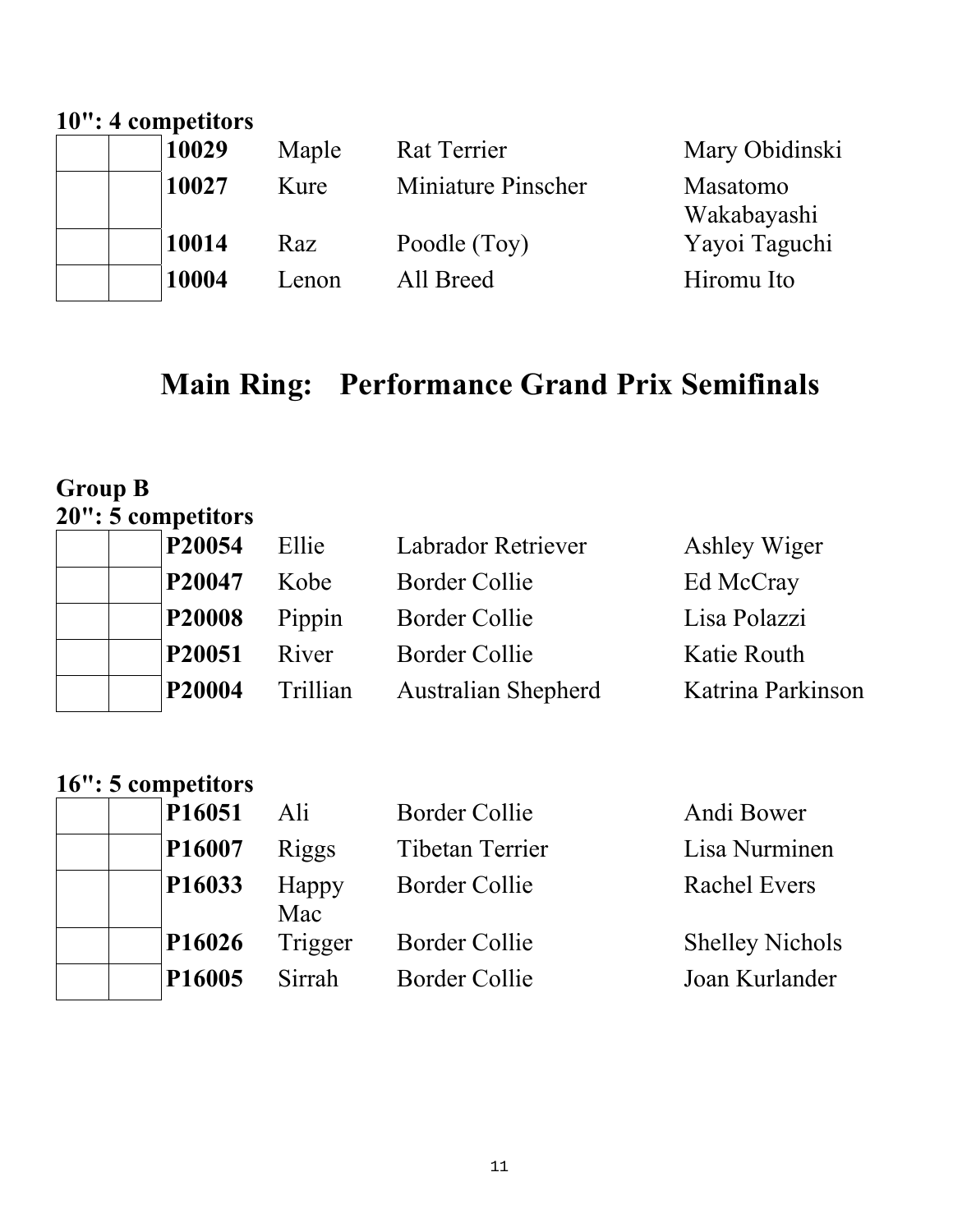### **14": 5 competitors**

| P14028             | Sport    | Border Collie        | Joni Steinbach   |
|--------------------|----------|----------------------|------------------|
| P <sub>14009</sub> | Sabrina  | Border Collie        | Jessica Sabraski |
| P <sub>14024</sub> | Smart    | <b>Border Collie</b> | Kate Moureaux    |
| P14008             | Hype     | All-American         | Anna Blanton     |
| P <sub>14026</sub> | Fireball | <b>Border Collie</b> | Don St. Croix    |

| <b>P12049</b> | Flash  | <b>Shetland Sheepdog</b> | Kayla Adams  |
|---------------|--------|--------------------------|--------------|
| <b>P12021</b> | Noodle | Poodle (Miniature)       | Anne Platt   |
| <b>P12001</b> | Hazel  | <b>Shetland Sheepdog</b> | Peggy Cheung |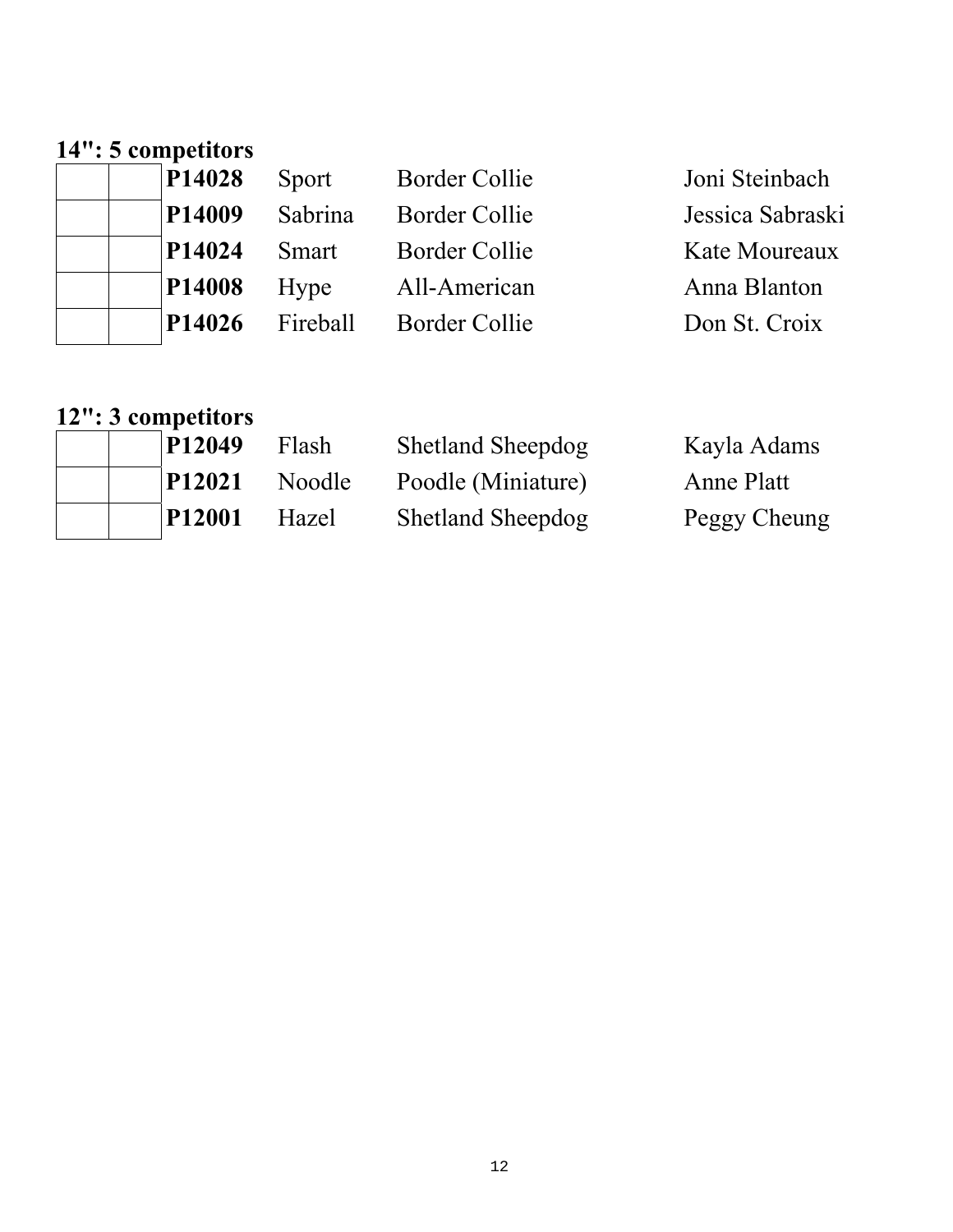# **Group A**

## **24": 9 competitors**

| 24028 | Rocky   | <b>Border Collie</b> | <b>Rachel Carlson</b>   |
|-------|---------|----------------------|-------------------------|
| 24058 | Venom   | <b>Border Collie</b> | Tim Mitchell            |
| 24043 | Rhydian | <b>Border Collie</b> | <b>Colleen McKinney</b> |
| 24056 | Syn     | <b>Border Collie</b> | Georgette LaPorte       |
| 24038 | Shibumi | <b>Border Collie</b> | Lisa Andrews            |
| 24026 | Poppy   | All-American         | <b>Sarah Garvey</b>     |
| 24005 | Popeye  | <b>Border Collie</b> | Kama Rueschenberg       |
| 24057 | Cephus  | <b>Border Collie</b> | Sarah LeBlanc           |
| 24004 | Lady    | German Shepherd Dog  | Michelle Addison        |
|       |         |                      |                         |

| 22139 | Moon S         | <b>Border Collie</b> | Danielle Scott      |
|-------|----------------|----------------------|---------------------|
| 22034 | Aero           | Border Collie        | Renee Clark         |
| 22153 | Chapter        | <b>Border Collie</b> | Annette Alfonso     |
| 22108 | Bindi Sue      | Border Collie        | Kaimen Miller       |
| 22039 | <b>Striker</b> | Border Collie        | Rachel Carlson      |
| 22019 | Tease          | Golden Retriever     | <b>Scott Vicary</b> |
| 22011 | Fargo          | Border Collie        | Kathy Wells         |
| 22136 | Faith          | Border Collie        | Joy Moll            |
| 22147 | Fia            | Border Collie        | Christopher Holm    |
| 22010 | Rogue          | Portuguese Water Dog | Danielle Scott      |
| 22055 | Zuri           | <b>Border Collie</b> | Renee Clark         |
|       |                |                      |                     |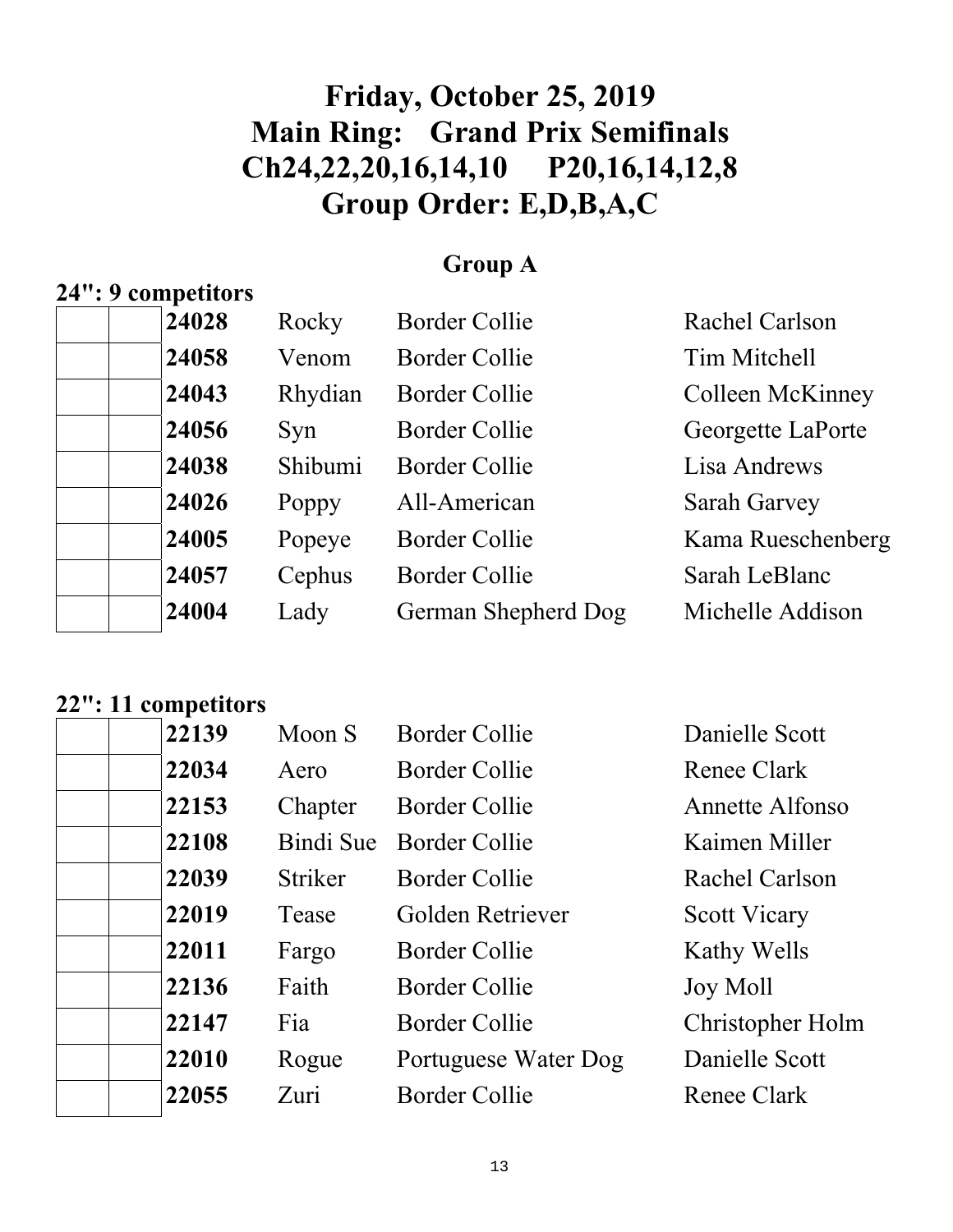## **20": 7 competitors**

| 20068 | EPI     | All-American               | Kim Barton              |
|-------|---------|----------------------------|-------------------------|
| 20004 | Kindle  | <b>Australian Shepherd</b> | Kathleen Schaefer       |
| 20076 | Deja Vu | <b>Border Collie</b>       | Brenda Kelly            |
| 20038 | Elite   | <b>Border Collie</b>       | <b>Kat Brown</b>        |
| 20037 | Legion  | <b>Border Collie</b>       | Martine Kopka           |
| 20036 |         | Lagniappe All-American     | Kathy Topham            |
| 20060 | Koda    | <b>Border Collie</b>       | <b>Stephen Harrison</b> |
|       |         |                            |                         |

# **16": 4 competitors**

| 16057 |        | D'Artagnan Pyrenean Shepherd | Eleonora Zalo |
|-------|--------|------------------------------|---------------|
| 16051 | Della  | <b>Australian Cattle Dog</b> | Debie Jacques |
| 16019 | Shadow | <b>Shetland Sheepdog</b>     | Helen Benson  |
| 16024 | Motown | <b>Shetland Sheepdog</b>     | Susan Bekaert |

# **14": 3 competitors**

|  | 14026 | Buzz       | <b>Jack Russell Terrier</b> | Nicole Newman         |
|--|-------|------------|-----------------------------|-----------------------|
|  | 14020 | Synge      | Poodle (Miniature)          | <b>Suzanne Wesley</b> |
|  | 14035 | $Zig$ -zag | <b>Shetland Sheepdog</b>    | Sara Peterson         |

| 10030 | Malibu | All-American                  | Anne Kajava    |
|-------|--------|-------------------------------|----------------|
| 10021 | Roxy   | Poodle (Toy)                  | Ivette White   |
| 10016 | Bleu   | Papillon                      | Alicia Bennett |
| 10005 |        | Maverick Pembroke Welsh Corgi | Jeremy Gerhard |
| 10001 | Frenzi | Papillon                      | Linda Womer    |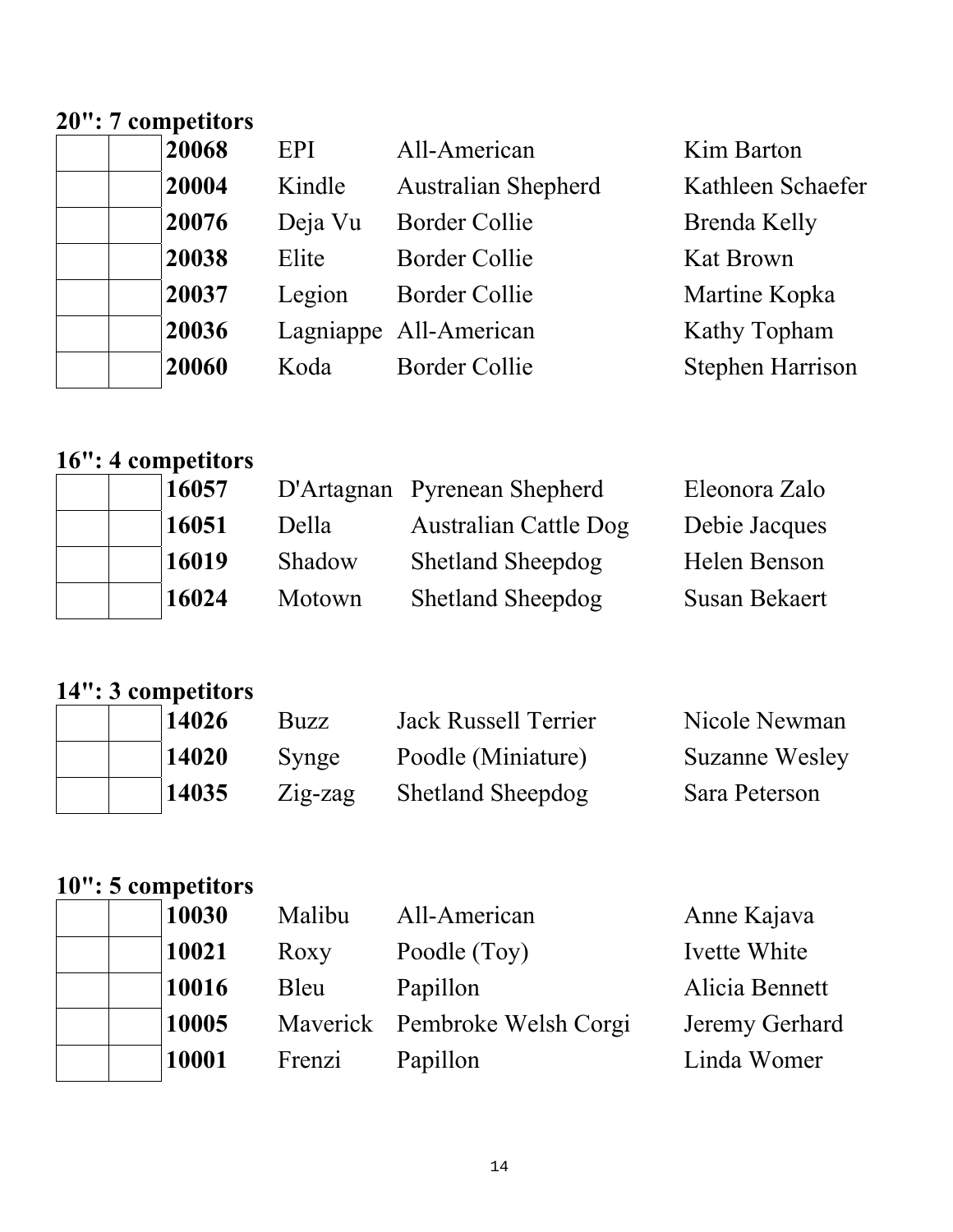# **Main Ring: Performance Grand Prix Semifinals**

| 20": 1 competitors           |             |                            |                       |
|------------------------------|-------------|----------------------------|-----------------------|
| P20013                       | Penny       | All-American               | Mandy Kleiman         |
| 16": 6 competitors           |             |                            |                       |
| P16049                       | Lyric       | <b>Border Collie</b>       | Debra Lazaro          |
| P16047                       | Probability | <b>Border Collie</b>       | Morgan Hanson         |
| P16008                       | Roxie       | <b>Border Collie</b>       | <b>Brooke Robey</b>   |
| P16022                       | Ringer      | <b>Border Collie</b>       | <b>Allison Garcia</b> |
| P16021                       | Joyful      | <b>Brittany</b>            | Andrea Lee            |
| P16002                       | Cosmic      | All-American               | Kara Sheerer          |
|                              |             |                            |                       |
| 14": 4 competitors<br>P14038 | Skoal       | Australian Cattle Dog      | Martine Kopka         |
| P <sub>14029</sub>           | Alfie       | All-American               | <b>Joy Moll</b>       |
| P14025                       | Tuuli       | <b>Australian Shepherd</b> | Christopher Holm      |
| P14037                       | Nemo        | All-American               | <b>Kat Brown</b>      |
|                              |             |                            |                       |
| 12": 4 competitors<br>P12032 | Skecher     | <b>Shetland Sheepdog</b>   | <b>Barb Davis</b>     |
| P12026                       | Felony      | <b>Shetland Sheepdog</b>   | Ian Owen              |
| P12020                       | Decker      | <b>Chinese Crested</b>     | Val Rutledge          |
| P12015                       | Wazi        | Miniature Schnauzer        | <b>Shawn Cossart</b>  |
|                              |             |                            |                       |

|  | P08022 |
|--|--------|
|  | P08025 |
|  | P08014 |

| 8": 3 competitors |        |                      |                         |
|-------------------|--------|----------------------|-------------------------|
| P08022            | Shadow | Cardigan Welsh Corgi | <b>Richard Petersen</b> |
| <b>P08025</b>     | Epic   | Papillon             | Linda Womer             |
| P08014            | Ziggy  | Pembroke Welsh Corgi | Tabitha Krol            |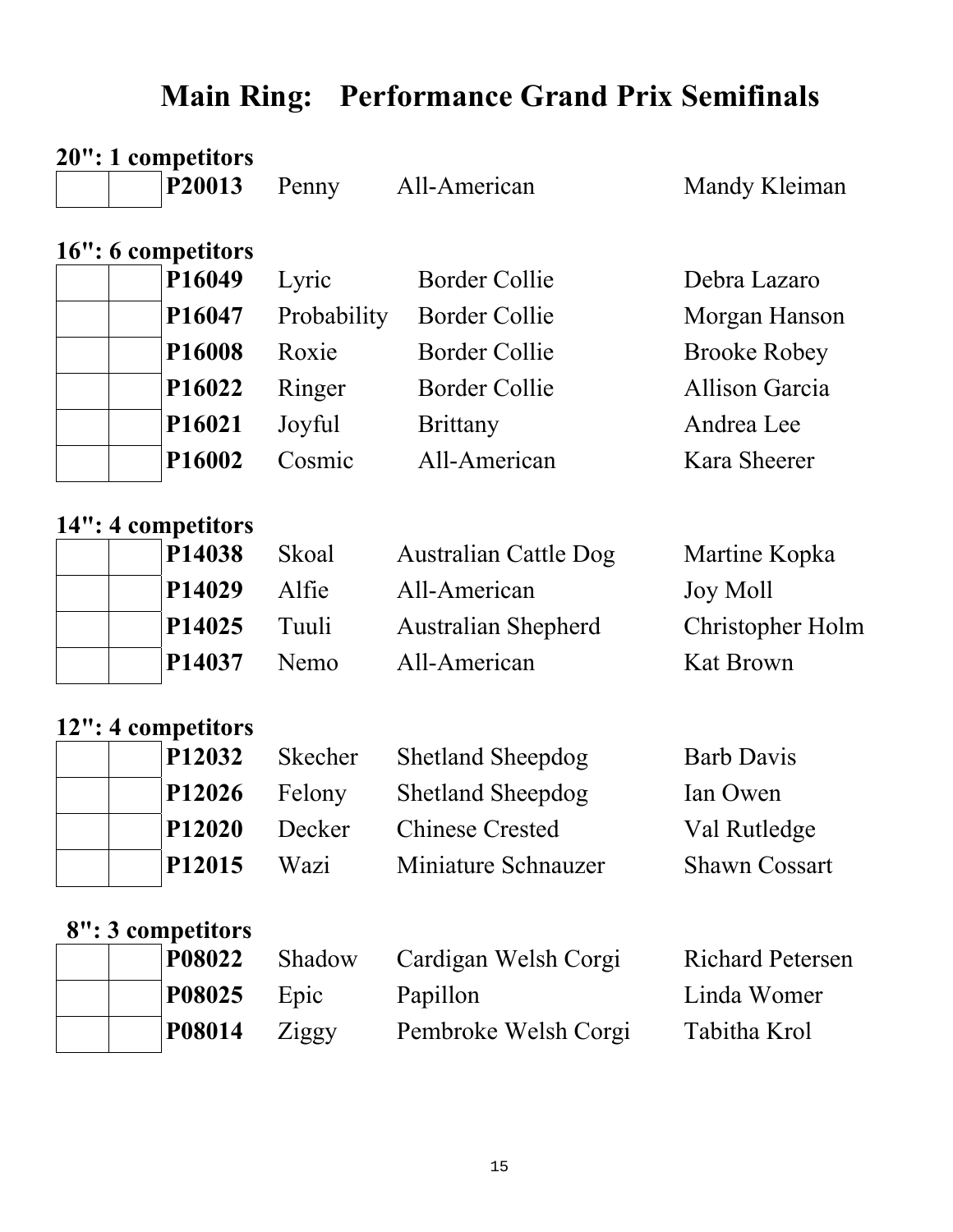## **Group C 24": 6 competitors**

| 24059 | <b>Helios</b> | <b>Border Collie</b> | Luisa Lamore         |
|-------|---------------|----------------------|----------------------|
| 24049 | <b>UNO</b>    | <b>Border Collie</b> | Stacie Cwik          |
| 24036 | Kenobi        | <b>Border Collie</b> | Maria Badamo         |
| 24031 | Creed         | <b>Border Collie</b> | <b>Sangie Brooks</b> |
| 24050 | Misty         | <b>Border Collie</b> | Peter Cinotto        |
| 24022 | Race'N        | Golden Retriever     | Norm Lende           |
|       |               |                      |                      |

|  |  | 22": 9 competitors |
|--|--|--------------------|
|--|--|--------------------|

| 22128 | Harley        | <b>Australian Shepherd</b> | Brittanie Rutkowski    |
|-------|---------------|----------------------------|------------------------|
| 22126 | Twist         | Border Collie              | <b>Christy Skinner</b> |
| 22115 | Desmond       | Border Collie              | Danielle Davis         |
| 22082 | Amp C         | <b>Border Collie</b>       | Lori Cope              |
| 22079 | <b>Stoked</b> | Border Collie              | <b>Sheila Ross</b>     |
| 22052 | Viper         | <b>Border Collie</b>       | Dave Hill              |
| 22032 | Strider       | <b>Border Collie</b>       | David Lukas            |
| 22119 | <b>Brio</b>   | <b>Australian Shepherd</b> | <b>Jody Faulkner</b>   |
| 22131 | Ast'N         | <b>Border Collie</b>       | Norm Lende             |
|       |               |                            |                        |

## **20": 3 competitors**

| 20067 |                |
|-------|----------------|
| 20046 | Je             |
|       | B <sub>0</sub> |
| 20033 | $\rm R$        |

 Lyric Border Collie Kevin Kent Jelly Belly Border Collie Catherine Laria Bean ayn Border Collie Laura Bussing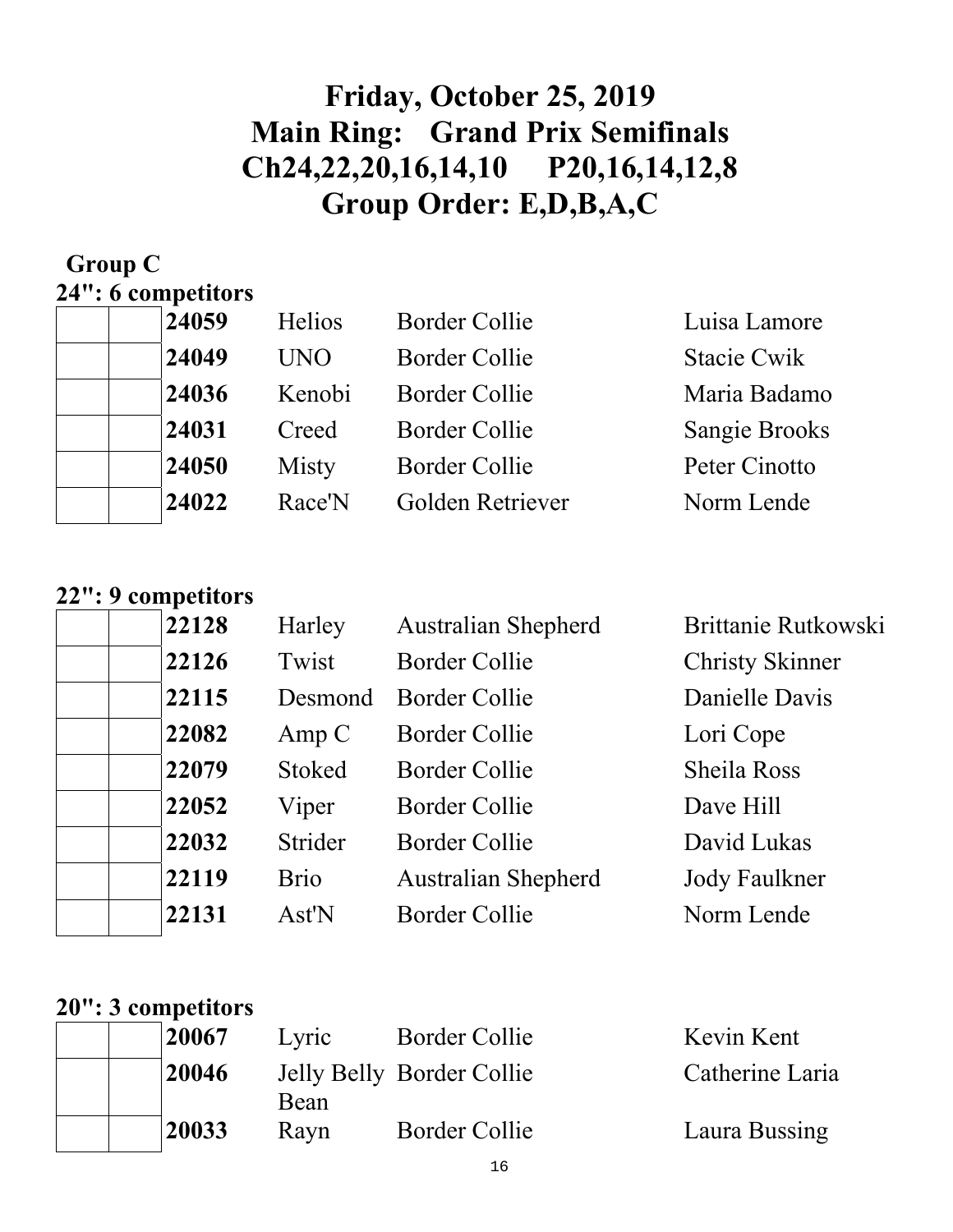# **16": 5 competitors**

| 16035 | Snafu  | Lurcher                  | Pamela Reid                                                       |
|-------|--------|--------------------------|-------------------------------------------------------------------|
| 16026 | Mambo  | Retriever                |                                                                   |
| 16030 |        |                          | Elizabeth Evans                                                   |
| 16029 | Colt   | <b>Shetland Sheepdog</b> | Jennifer Thomas                                                   |
| 16011 | Deacon | <b>Shetland Sheepdog</b> | Elizabeth Blanchard                                               |
|       |        |                          | Nova Scotia Duck Tolling Jaime Ramirez<br>Polka-Dot Border Collie |

## **14": 8 competitors**

| 14037 | Trek       | <b>Shetland Sheepdog</b>    | <b>Brittany Schaezler</b> |
|-------|------------|-----------------------------|---------------------------|
| 14030 | Jeter      | All Breed                   | Kaela Morris              |
| 14036 | Penny      | Feistyhuahua                | Cindy Hensley             |
| 14025 | Marti      | <b>Australian Tulip Dog</b> | <b>Mary Dougherty</b>     |
| 14023 | Romeo      | Miniature Schnauzer         | Laura Kelley              |
| 14022 | <b>Sky</b> | <b>Shetland Sheepdog</b>    | Deborah McBride           |
| 14019 | Rukia      | <b>Shetland Sheepdog</b>    | Giuliana Lund             |
| 14009 | Keen       | All-American                | <b>Beth Martin</b>        |
|       |            |                             |                           |

## **10": 1 competitors**

|  |  | 100 |
|--|--|-----|
|  |  |     |
|  |  |     |

10034 Pippin Papillon Loretta Zich

# **Main Ring: Performance Grand Prix Semifinals**

#### **Group C 20": 6 competitors**

| $\mathbf{F}$ $\mathbf{v}$ $\mathbf{v}$ components |        |                           |                      |
|---------------------------------------------------|--------|---------------------------|----------------------|
| P20034                                            | Skillz | <b>Border Collie</b>      | Jody Lolich          |
| P20029                                            | Flyer  | <b>Border Collie</b>      | <b>Steve Schwarz</b> |
| P20027                                            | Gromit | <b>Border Collie</b>      | Maria Badamo         |
| P20026                                            | Vette  | <b>Border Collie</b>      | <b>Sangie Brooks</b> |
| P20023                                            |        | Legitimate Border Collie  | Kelsey Kirkpatrick   |
| P20031                                            | Etta   | <b>Labrador Retriever</b> | Joann McDermott      |
|                                                   |        |                           |                      |